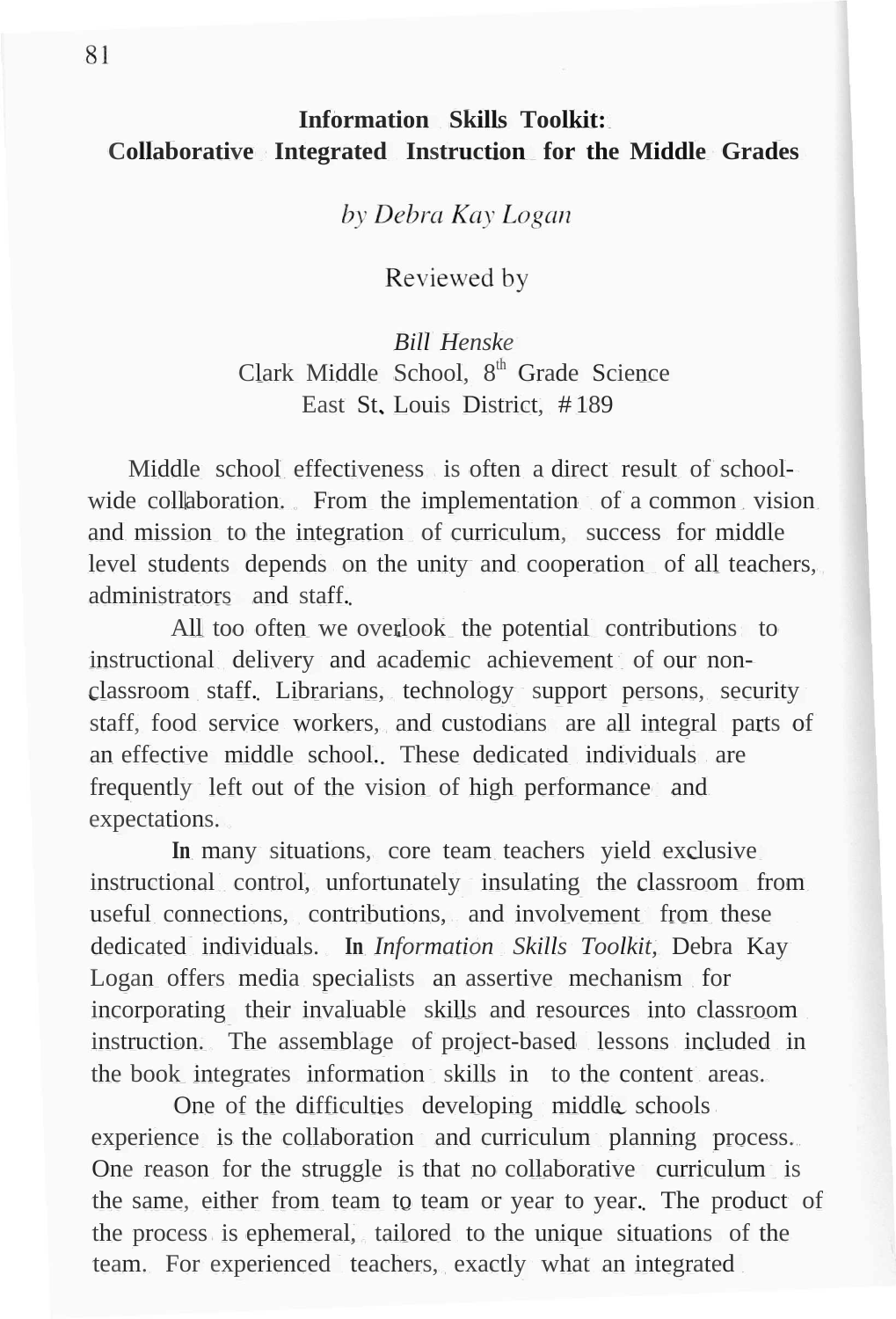curriculum is can be difficult to describe. This book's strength is its value as a narrative of the collaborative process, from the perspective of a media specialist.

The first chapter covers the requisite "basic skills" lessons that are to form the foundation of student research skills. As with many lesson collections of this type, *Information Skills Toolkit* is not a sequential path to skills mastery or an instructional module, but rather a mini-library of interesting and high-interest lessons for teachers wanting to increase their students' information skills. The lessons are thoroughly developed and would surely be a great addition to the instructional repertoire of any librarian or technology specialist.

Subsequent chapters are arranged by content area. Each chapter contains lessons integrating information skills with the content. Some content areas are more favored here than others, with social studies, language arts, and science receiving the bulk of attention. The projects themselves are nothing new (under the sun), including biographies, books, reports, dioramas, and etc. Much of the content instruction consists of lower order thinking, fact collecting, and regurgitating. The lessons are most suitable for the earliest stages of a unit of instruction, perhaps as introductory pieces. Like the first chapter, the subject area chapters are collections of a wide swath of content.

Among the most useful pieces of the book are, no doubt, the appendices. Logan has provided some real-life tools for the hard-working media specialist. These include helpful tips, public relations flyers, outreach materials, and planning sheets geared towards achieving the goal of integrating the information skills across the content areas. Information Skills Toolkit could be an important tool for empowering those in media and technology to work effectively as teaching partners. As schools struggle to meet the rapidly changing needs of young adolescents it is imperative that efforts are productive and meaningful. Making collaboration work takes work, but with the right organization and resources it can happen.